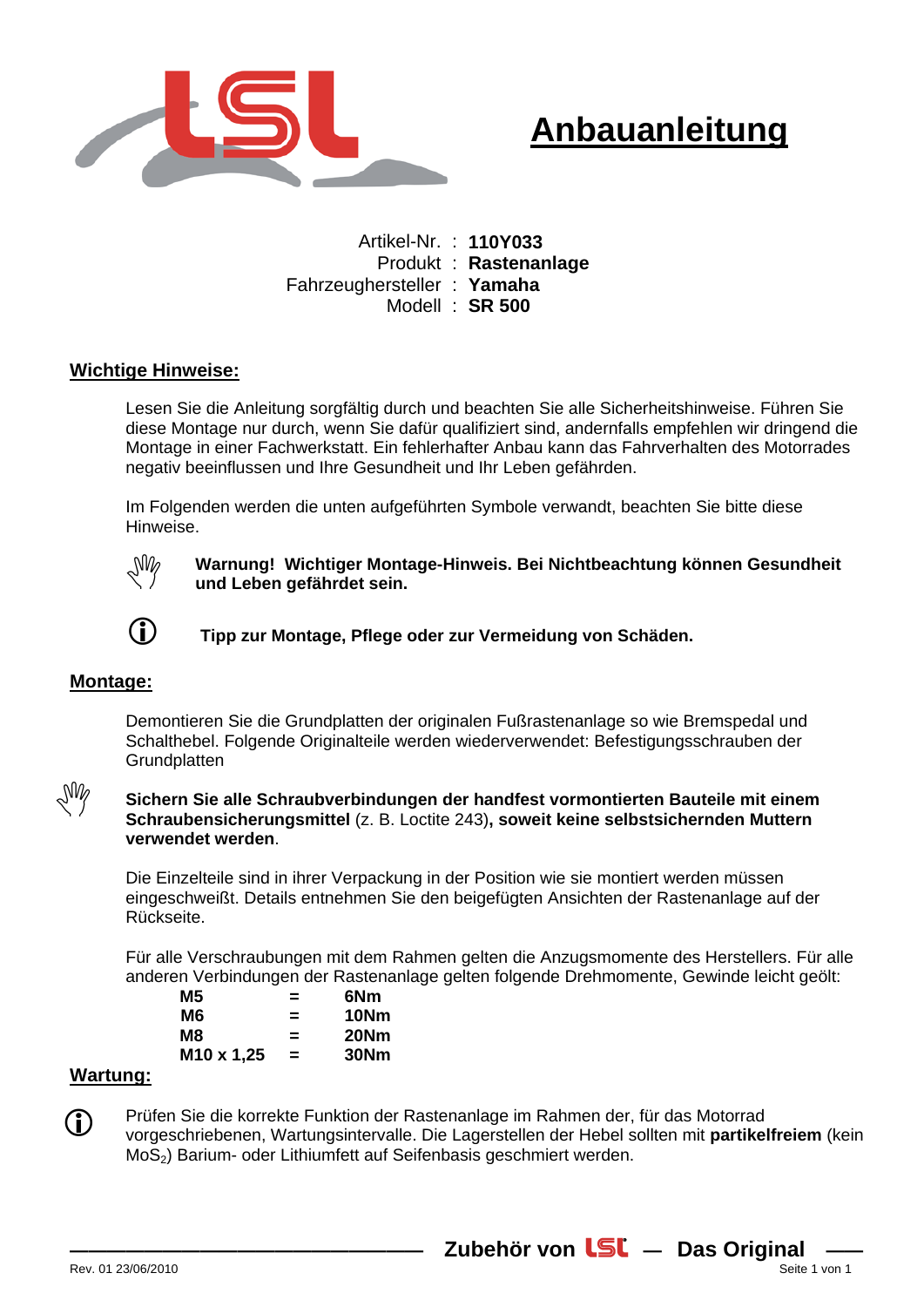

Rastenanlage Yamaha SR 500 Zusammenbau Bremsseite



Yamaha SR 500 Zusammenbau Schaltseite

Rev. 01 23/06/2010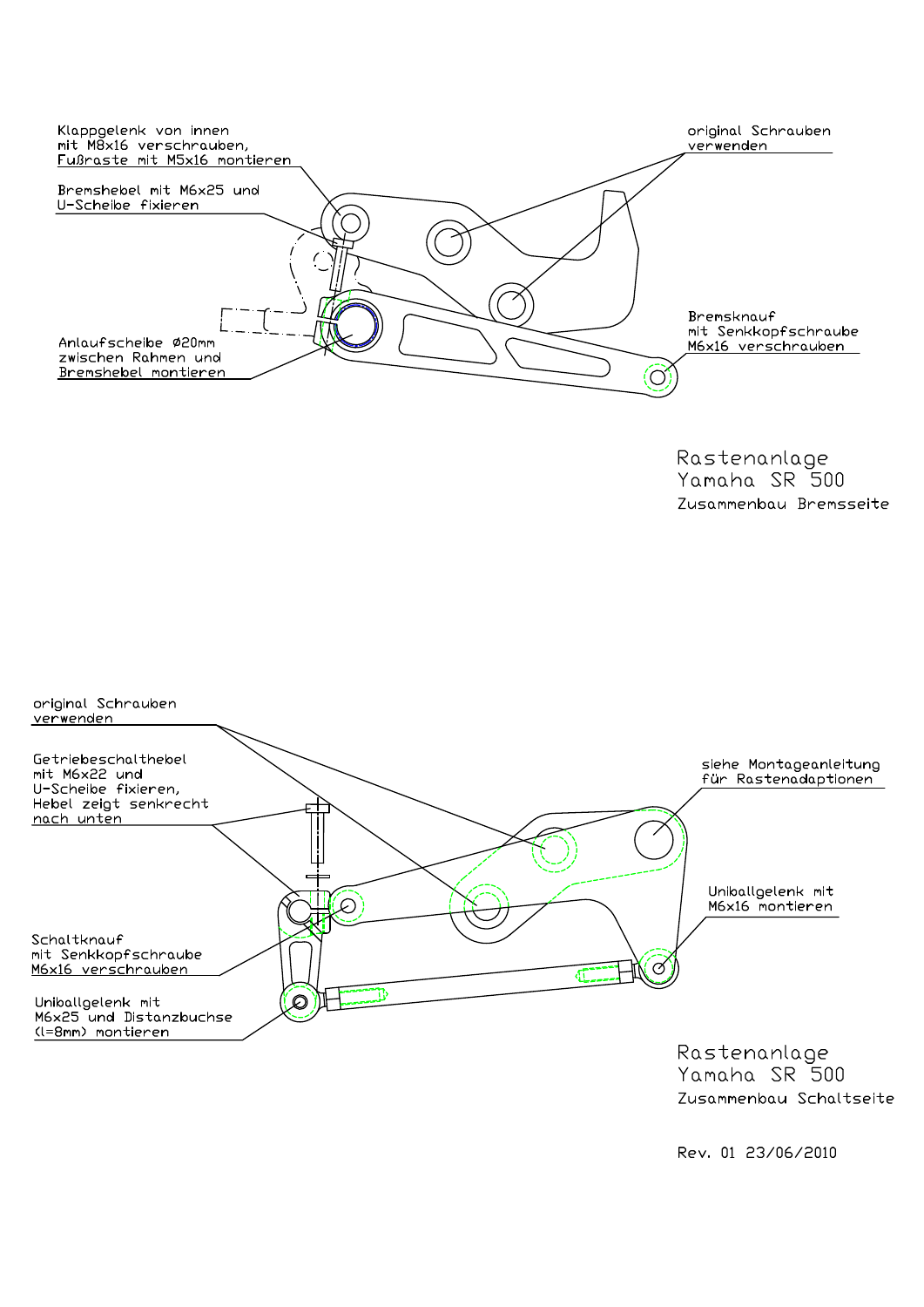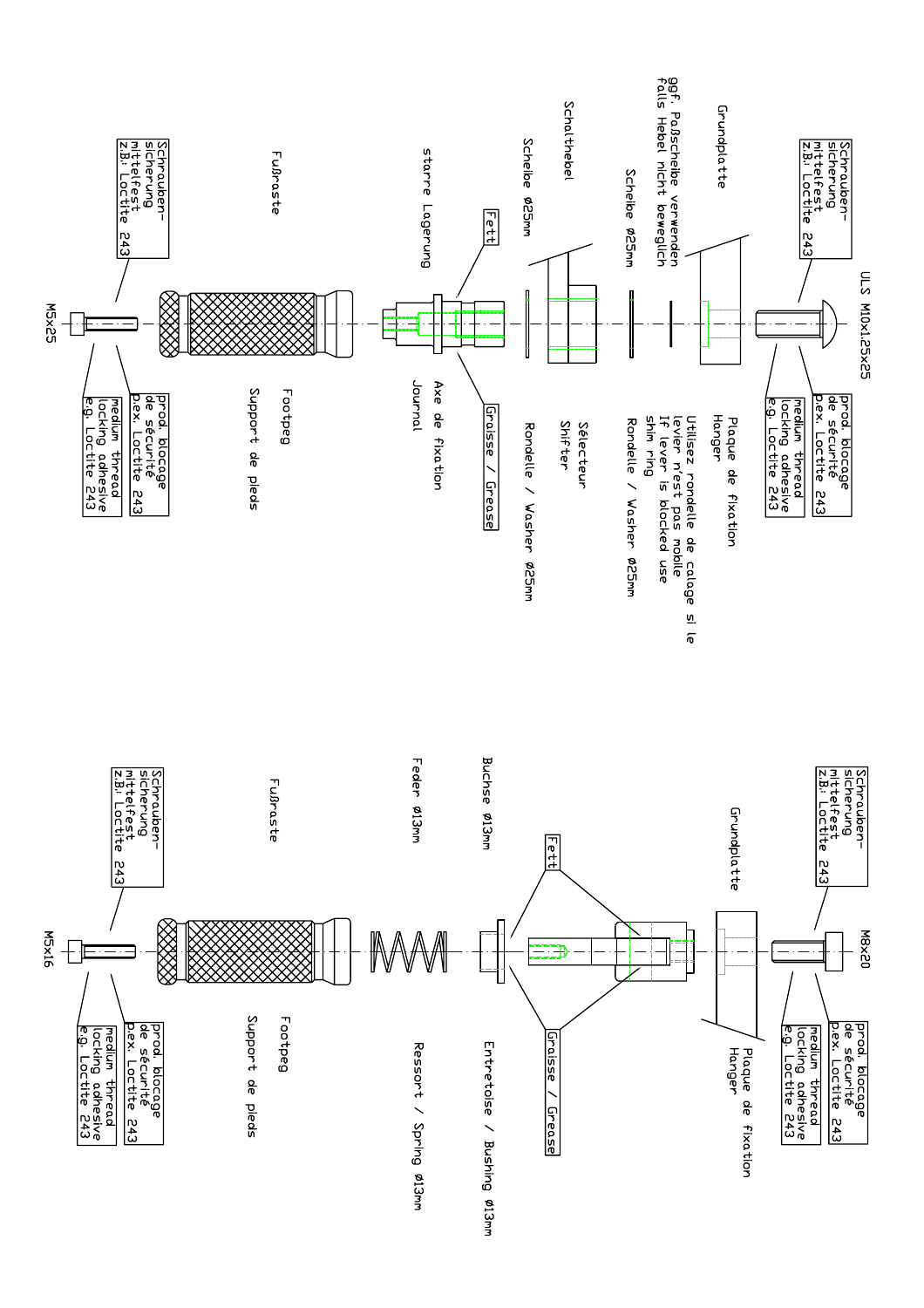

# **Fitting Instruction**

Part-No. : **110Y033**  Product : **Rear Set**  Vehicle Manufacturer : **Yamaha**  Model : **SR 500** 

## **Important:**

Read these instructions carefully and mind all warnings and tips. You should do this work only if you're qualified; otherwise we recommend this mounting to be done by a qualified workshop. Improperly mounting of this kit can reduce the driveability of the motorcycle and may be a risk to your health and life.

Special works are marked with the following signs. Please take special care on these works.



**Warning! Important mounting instruction. It shows risks to your life and health.** 



**Tips for mounting and maintenance or to avoid damage.** 

## **Fitting:**

Remove stock rear sets, brake pedal and shifter. The following original parts will be used for your new rear set: bolts to fix the hangers.



**Rear sets are pre-assembled but all screws are not tightened!** Always use locknuts or proper amount of medium thread-locking adhesive (e. g. Loctite 243). All details of assembling are shown on the backside drawing. All parts are welded into their bags as they belong together.

The tightening torques for connections to the frame refers to the manufacturer's instructions. Use the following torques for all other bolted connections:

| M5       | $=$ | 6Nm  | $\equiv$ | 4.43lbf ft  |
|----------|-----|------|----------|-------------|
| M6       | $=$ | 10Nm | $\equiv$ | 7.38lbf ft  |
| М8       | $=$ | 20Nm | $=$      | 14.75lbf ft |
| M10x1.25 | $=$ | 30Nm | $=$      | 22.13lbf ft |

After installing your new rear set, **test brake and gear shifting indoor. If anything is not operating properly or braking efficiency is poor, testing on the road may result in death or serious injury!** 

Accessories from **LSL** - The Original -

#### **Maintenance:**

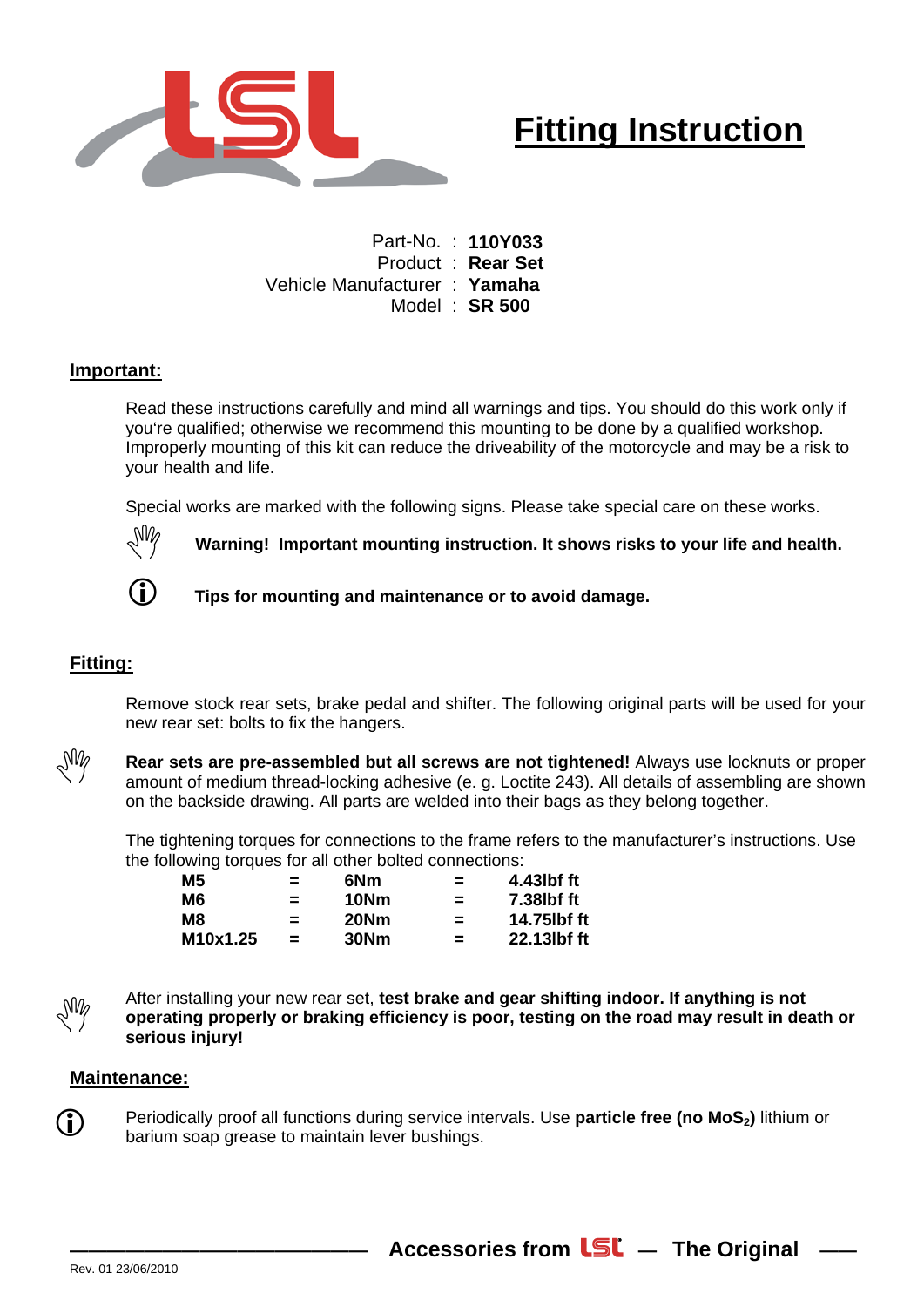